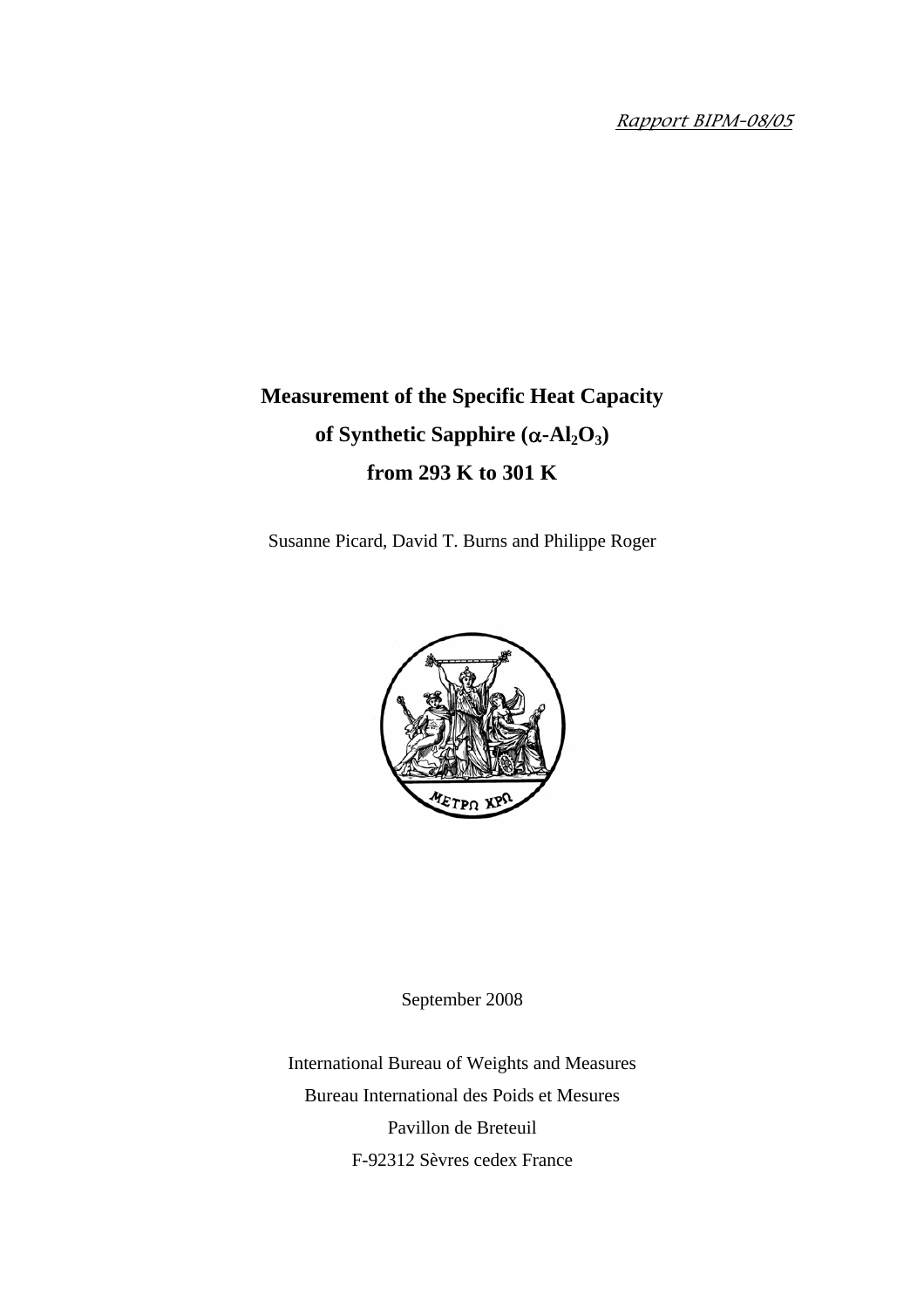# **Measurement of the Specific Heat Capacity of Synthetic Sapphire (** $\alpha$ **-Al<sub>2</sub>O<sub>3</sub>) from 293 K to 301 K**

Susanne Picard, David T. Burns and Philippe Roger

Bureau International des Poids et Mesures, Pavillon de Breteuil, F-92312 Sèvres cedex, France

## **ABSTRACT**

The specific heat capacity of a sample of synthetic sapphire,  $\alpha$ -Al<sub>2</sub>O<sub>3</sub>, has been measured over the temperature range from 293 K to 301 K. It has a measured value of 768.9 Jkg<sup>-1</sup>K<sup>-1</sup> at 295 K with a combined relative standard uncertainty of 9 parts in 10<sup>4</sup>, dominated by systematic effects that have been carefully analysed. The experimental temperature-time data were analysed using an empirical physical model designed for this particular application. The new value agrees with the recommended value for the specific heat capacity of sapphire in the range of room temperature. In the context of graphite calorimetry, the measurements confirm that the same apparatus and method can be used to determine the specific heat capacity of graphite to the required accuracy.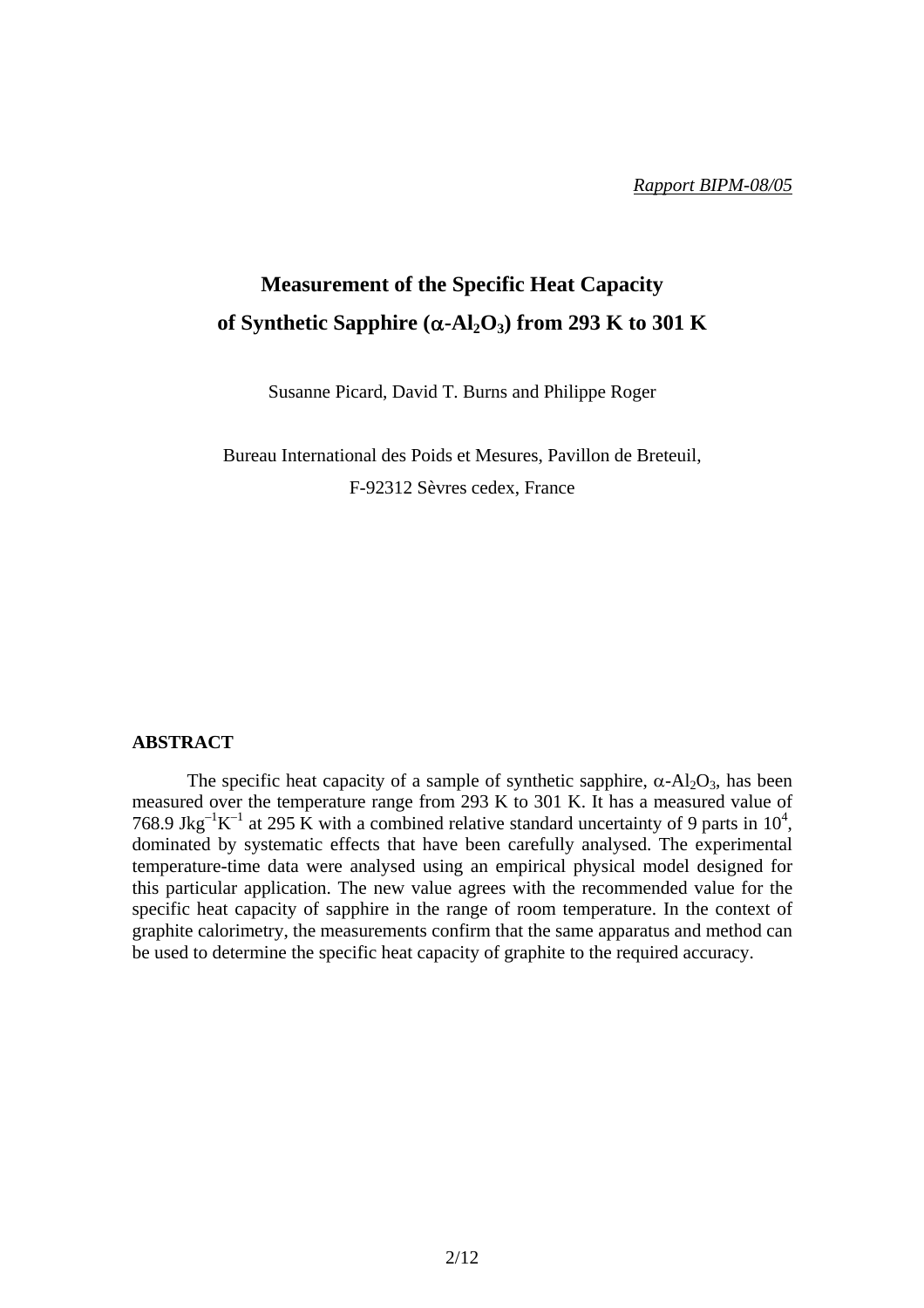#### **1. INTRODUCTION**

Within the scope of realizing a primary standard to determine absorbed dose to water using a graphite calorimeter, a series of measurements of the specific heat capacity of graphite has recently been carried out at the BIPM [1-3]. The specific heat capacity of a graphite sample was determined with a combined relative standard uncerta[i](#page-2-0)nty of 9 parts in  $10^4$  [2]<sup>i</sup>. When studying reported uncertainties of former determinations of specific heat capacity, it is sometimes not possible to distinguish statistical from non-statistical uncertainties and in some cases it is doubtful whether the latter uncertainties have been included [4]. One means of testing the robustness of the present measurement, and assessing its uncertainty in relation to other data, is to apply the adopted experimental methods to a reference material, such as sapphire.

Synthetic sapphire,  $\alpha$ -Al<sub>2</sub>O<sub>3</sub>, is commonly used as reference material for differential scanning calorimeters (DSCs). It has been supported as a standard reference material for specific heat capacity by the National Institute of Standards and Technology (NIST) since the 1970s [5]. Synthetic sapphire can be produced to high purity, is chemically and mechanically stable and provides outstanding electric isolation. Polished, it offers an excellent surface quality. Additionally, its material constants are expected to be highly reproducible.

The thermodynamic properties and former determinations of the heat capacity of sapphire have been reviewed by Archer [6]. This reference constitutes the basis for one of several recommended standard practices for the heat flow calibration of DSCs [7]. These earlier reported measurements were made on samples of various forms. In the present case, a sample of about 30 g was needed to reduce the influence of the heating device and temperature sensors. For this reason, a cylinder of synthetic sapphire was purchased<sup>[ii](#page-2-1)</sup>.

This report describes the measurement of the specific heat capacity of  $\alpha$ -Al<sub>2</sub>O<sub>3</sub> over a 9 K temperature range around ambient temperature. The measurement principle is outlined, followed by a brief description of the major stages of the realization of these measurements. The results are discussed and the experimental uncertainty is examined.

#### **2. EXPERIMENTAL REALIZATION**

The measurement technique has many similarities to the method that has been applied by the absorbed-dose calorimetry group at the National Physical Laboratory (UK) to measure the specific heat capacity for graphite samples [8]. It consists of heating a well-known quantity of matter using an accurately determined amount of energy, where the temperature rise can be measured precisely and heat exchanges minimized. The experimental device that was built for this purpose at the BIPM is described in detail in [1].

 $\overline{a}$ 

<span id="page-2-0"></span><sup>&</sup>lt;sup>i</sup> The uncertainties given in this paper have not been expanded, i.e. the coverage factor  $k = 1$ .<br><sup>ii</sup> Supplied by Roditi International Corporation Ltd, England.

<span id="page-2-1"></span>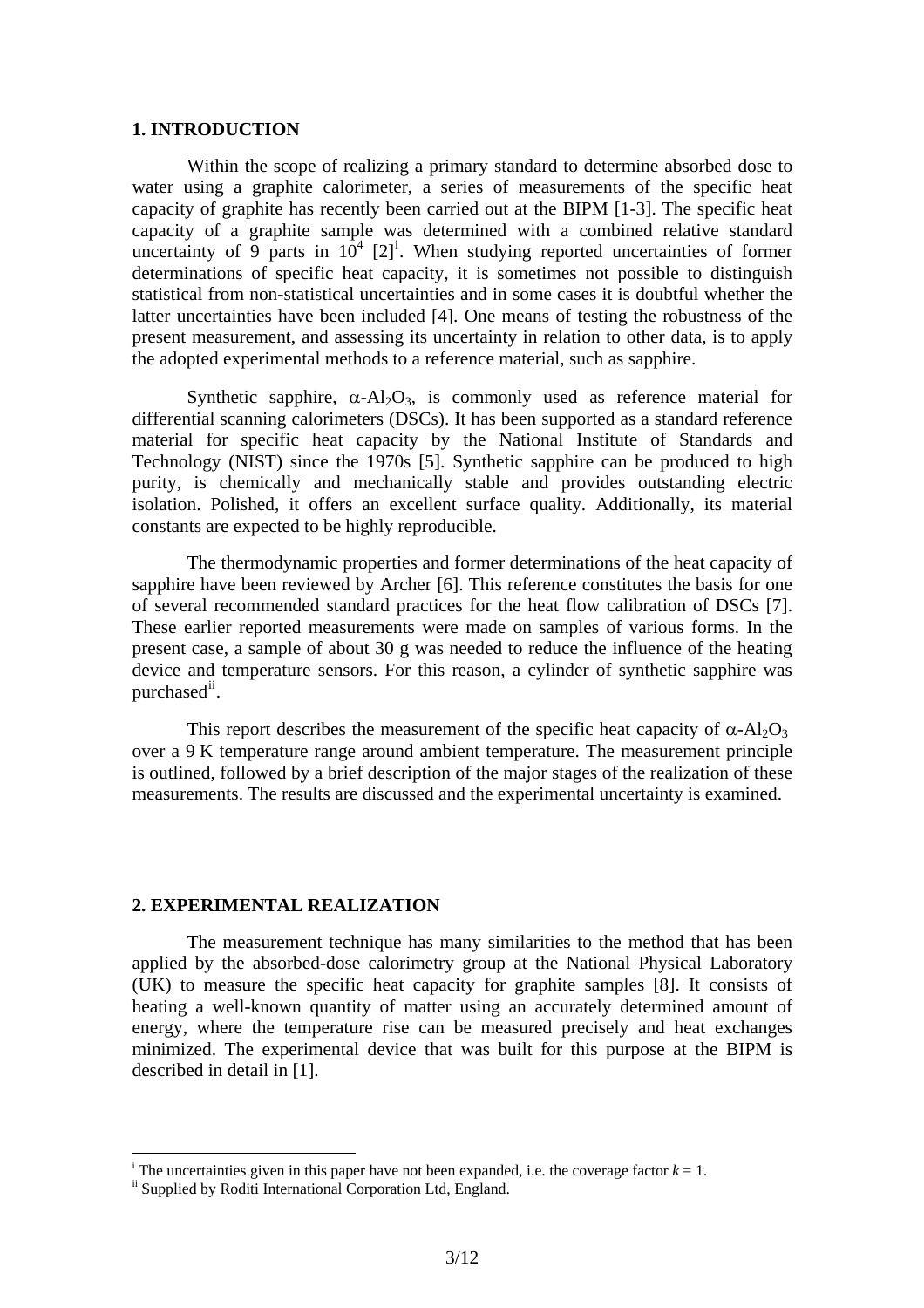The cylinder of synthetic sapphire acquired for the present experiment has a nominal height of 23 mm that is also its diameter, to minimize the surface-to-volume ratio. Three 0.5 mm diameter holes, 6 mm deep and positioned at the half height of the cylinder, were machined by the manufacturer. A thermistor bead was introduced into each hole: two thermistors act as temperature sensors and the third thermistor is used to heat the sample. A small amount of thermally conducting grease was added to provide thermal contact between the thermistors and the sample. The two sensing thermistors were mounted in opposite arms of a d.c. powered Wheatstone bridge, linked to a calibrated nanovolt-meter, to measure temperature. The total self-heating using a 1.14 V supply is estimated to be less than 60  $\mu$ K/min. The heating thermistor was connected to a calibrated passive electronic assembly to measure the thermistor power during each measurement cycle via a computer-controlled digital acquisition card. As the thermistor heating is highly localized, the connecting wires were wound around the sapphire sample three times to enable heat re-absorption and hence reduce heat loss by conduction via this path. To assure a good thermal contact between the wires and the sample, cyanoacrylate was used as an adhesive. Previous measurements for a graphite sample indicated that three windings are adequate for this purpose [2].

The Wheatstone bridge was temperature-calibrated against a platinum resistance thermometer by placing the sapphire sample and thermometer in a temperaturestabilized water tank offering a stability of a few mK. The temperature was varied in 0.5 K intervals over a span from 293 K to 301 K.

The sapphire sample was placed on a three-legged wooden support with minimal contact area, inside a heavy copper housing. The latter not only anchors the system to the surrounding temperature, but also offers reflectivity to reduce heat loss via radiative heat transfer. The copper housing was in turn placed inside, and in good thermal contact with, a vacuum container of stainless steel. This container, and those parts of the electronic equipment that are either physically linked to the sapphire sample or are sensitive to temperature variations, were located in a temperature stabilized insulated cabin.

The measurement routine was computer-controlled. Each heating period was triggered only when specified stability conditions were fulfilled. A series of data was collected from 293 K to 301 K. In figure 1 an example of a recorded temperature-time distribution for sapphire is shown, using a sampling rate of 3.5 Hz. Pre-heating data were first recorded over 60 s. If the pre-heating drift was less than  $0.3 \mu$ K/s and other conditions required for the temperature stability of the surroundings are met, the heating sequence was triggered and lasted 40 s. After this heating, data were recorded for another 200 s.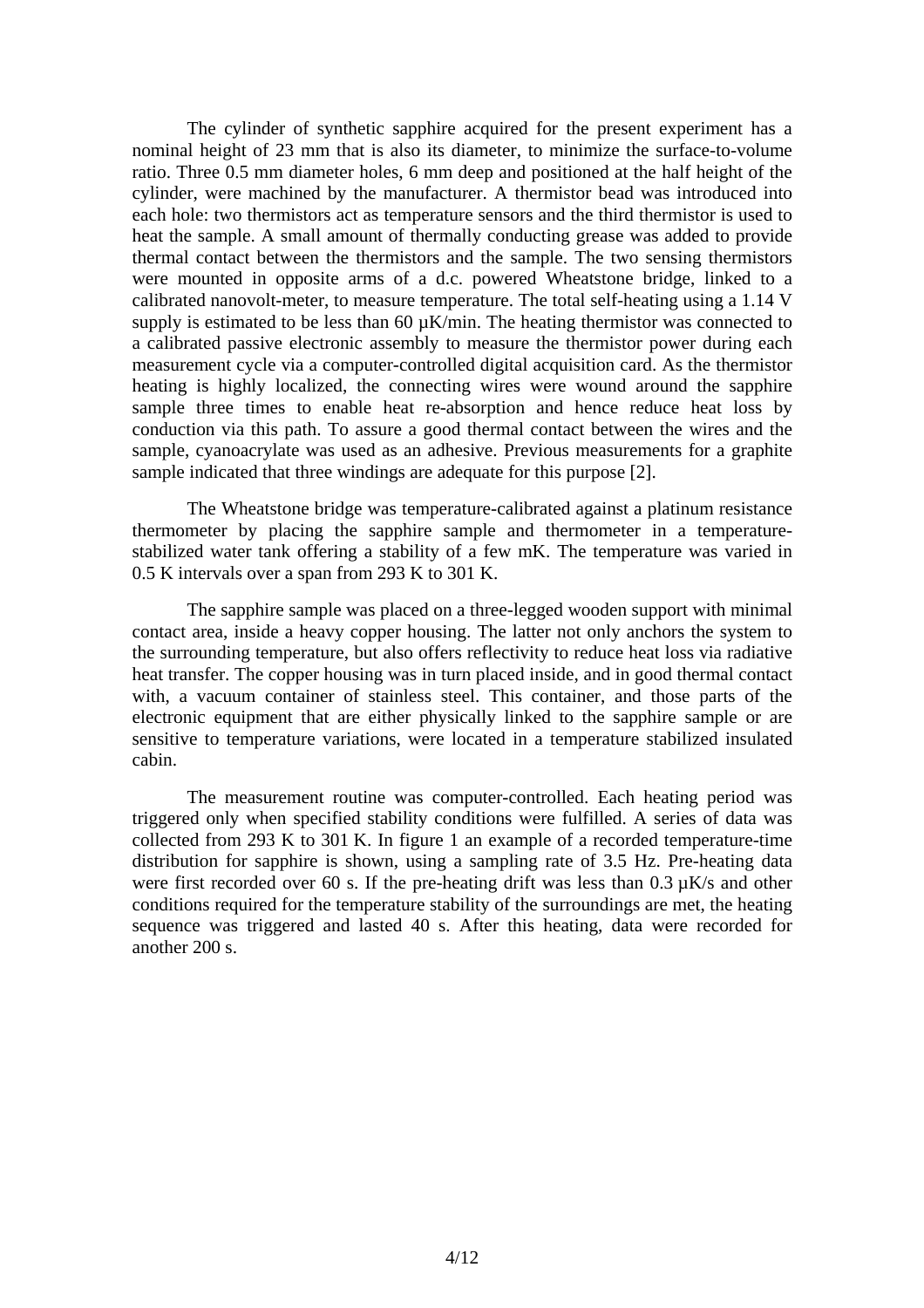

**Fig. 1.** A typical measured temperature curve for the BIPM sapphire sample.

#### **3. ANALYSIS**

The ideal relation between injected energy, *E*, and the specific heat capacity of sapphire,  $c_p$ , can be written as

$$
E = \Delta T \cdot m_{\rm s} \cdot c_{\rm p} \,,\tag{1}
$$

where  $\Delta T$  is the temperature increase and  $m<sub>S</sub>$  represents the mass of the sapphire sample. In practice, any material present that is not sapphire will absorb a part of the injected energy. Heat losses,  $E<sub>loss</sub>$ , may also be present. Hence, the relation can be expressed as

$$
E = \Delta T \cdot m_{S} \cdot \left[ c_{p} + \sum_{i} \frac{c_{i} \cdot m_{i}}{m_{S}} \right] + E_{loss}, \qquad (2)
$$

where the index *i* refers to each non-sapphire component present as an added impurity. Experience with graphite samples has shown that heat losses from the heating thermistor wires can be significant, and that care must be taken to ensure good thermal contact between these wires and the sample [2]. The agreement between the two methods used for graphite [2] indicates that heat losses were reduced to a negligible level. This should also be the case for the sapphire sample because of the superior thermal contact that results from the smoother surface of sapphire.

To correct the measured specific heat capacity for added impurities, the mass and physical data for all added impurities must be known, or their relative mass should be sufficiently small that their impact is below the target uncertainty. Therefore, while preparing the sample, the quantity of material added was recorded at each stage. The mass of the sample was determined from the mean value of several determinations. It was corrected for the air buoyancy effect according to [9, 10], where the temperature,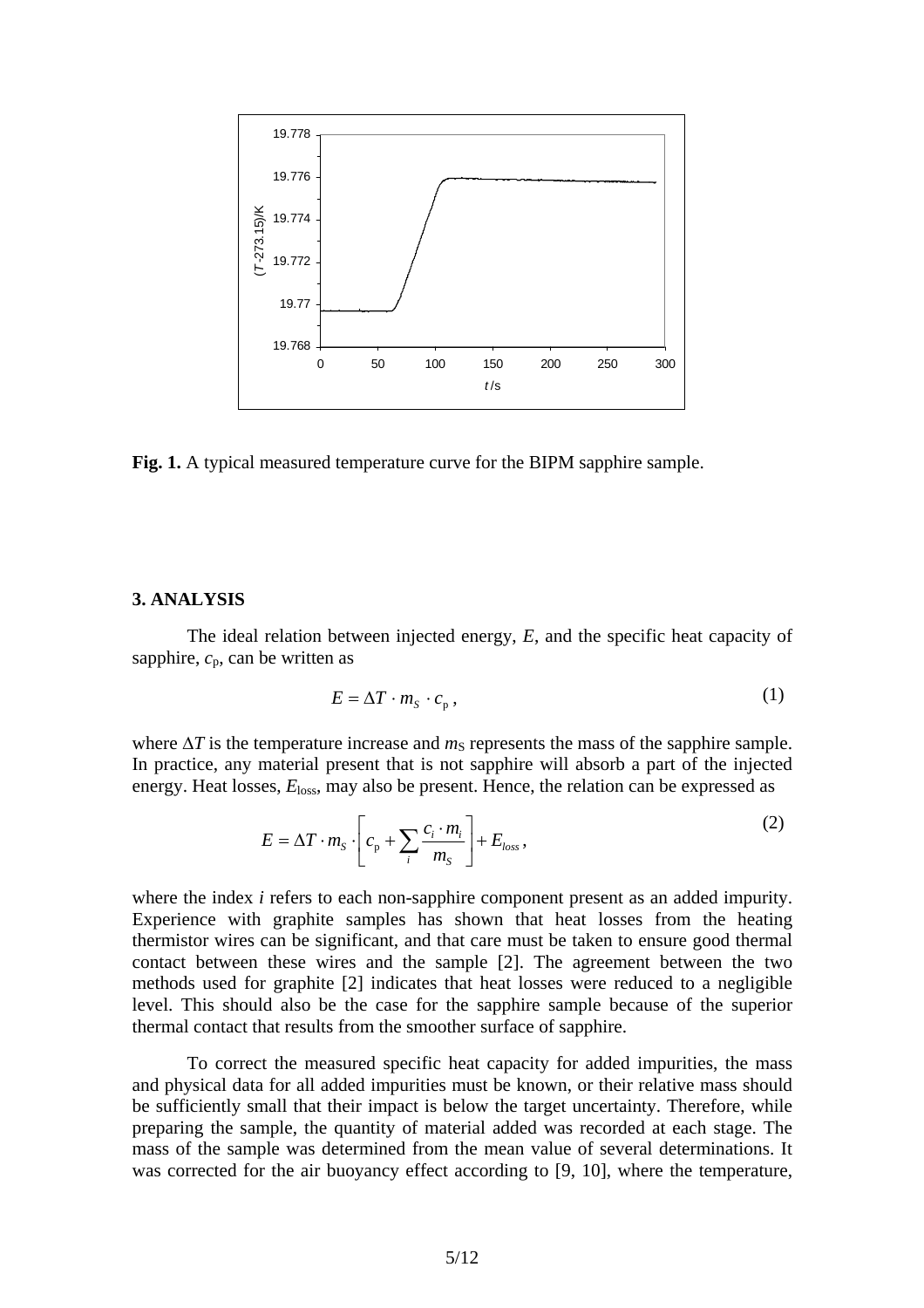relative humidity and atmospheric pressure were taken into account. The mass  $m<sub>S</sub>$  of the sapphire sample and its combined standard uncertainty  $u_c(m_S)$  were determined as

$$
m_{\rm S} / g = 38.0595 \qquad u_{\rm c}(m_{\rm S}) / g = 0.0005. \tag{3}
$$

The contributions for the added impurities are listed in table 1. The correction factor for  $c_p$  is hence estimated to be

$$
\left[\sum_{i} \frac{c_i \cdot m_i}{m}\right] / \{J \, \text{kg}^{-1} \text{K}^{-1}\} = \frac{3.2 \cdot 10^{-2}}{38.06 \cdot 10^{-3}} = 0.8 \,,\tag{4}
$$

with a standard uncertainty of

$$
\frac{4.0 \cdot 10^{-3}}{38.06 \cdot 10^{-3}} \text{ J kg}^{-1} \text{K}^{-1} = 0.11 \text{ J kg}^{-1} \text{K}^{-1}.
$$
 (5)

The uncertainty arising from the impurity correction contributes 1.5 parts in  $10<sup>4</sup>$  to the relative uncertainty.

**Table 1.** Added impurity contributions for the BIPM sapphire sample, where  $m<sub>S</sub>$  and  $m<sub>i</sub>$ are the mass of the sapphire sample and the added impurities, respectively. The specific heat capacities of the added impurities are denoted by the c*i*.

|                                          |                | $mS$ /kg                    |                                          |                              |
|------------------------------------------|----------------|-----------------------------|------------------------------------------|------------------------------|
| $\alpha$ -Al <sub>2</sub> O <sub>3</sub> |                | 38.0595 (5) $\cdot 10^{-3}$ |                                          |                              |
| Impurity $\downarrow$                    | $\mathbf{L}$   | $m_i$ /kg                   | $c_i / J \text{ kg}^{-1} \text{ K}^{-1}$ | $(c_i \times m_i)/~J~K^{-1}$ |
| 3 beads                                  | 1              | $1.5(1)\cdot10^{-6}$        | $6(2) \cdot 10^2$                        | $9(3) \cdot 10^{-4}$         |
| thermal paste                            | $\overline{2}$ | $1.9(2) \cdot 10^{-6}$      | $9(3) \cdot 10^2$                        | $1.7(6)\cdot10^{-3}$         |
| cyano acrylate [2]                       | 3              | $7.6(2) \cdot 10^{-6}$      | $1.42(2) \cdot 10^3$                     | $1.08(3) \cdot 10^{-2}$      |
| $2 \text{ turns } 80 \mu \text{m}$       | 4              | $19(1)\cdot10^{-6}$         | $9.5(2) \cdot 10^2$                      | $1.8(4) \cdot 10^{-2}$       |
|                                          |                |                             |                                          | $3.2(4)\cdot10^{-2}$         |

 Contrary to earlier work in this field, where the temperature rise is usually determined by extrapolations to the mid-time, the data were analysed using an empirical physical model designed for this purpose. Four variable parameters, consisting of the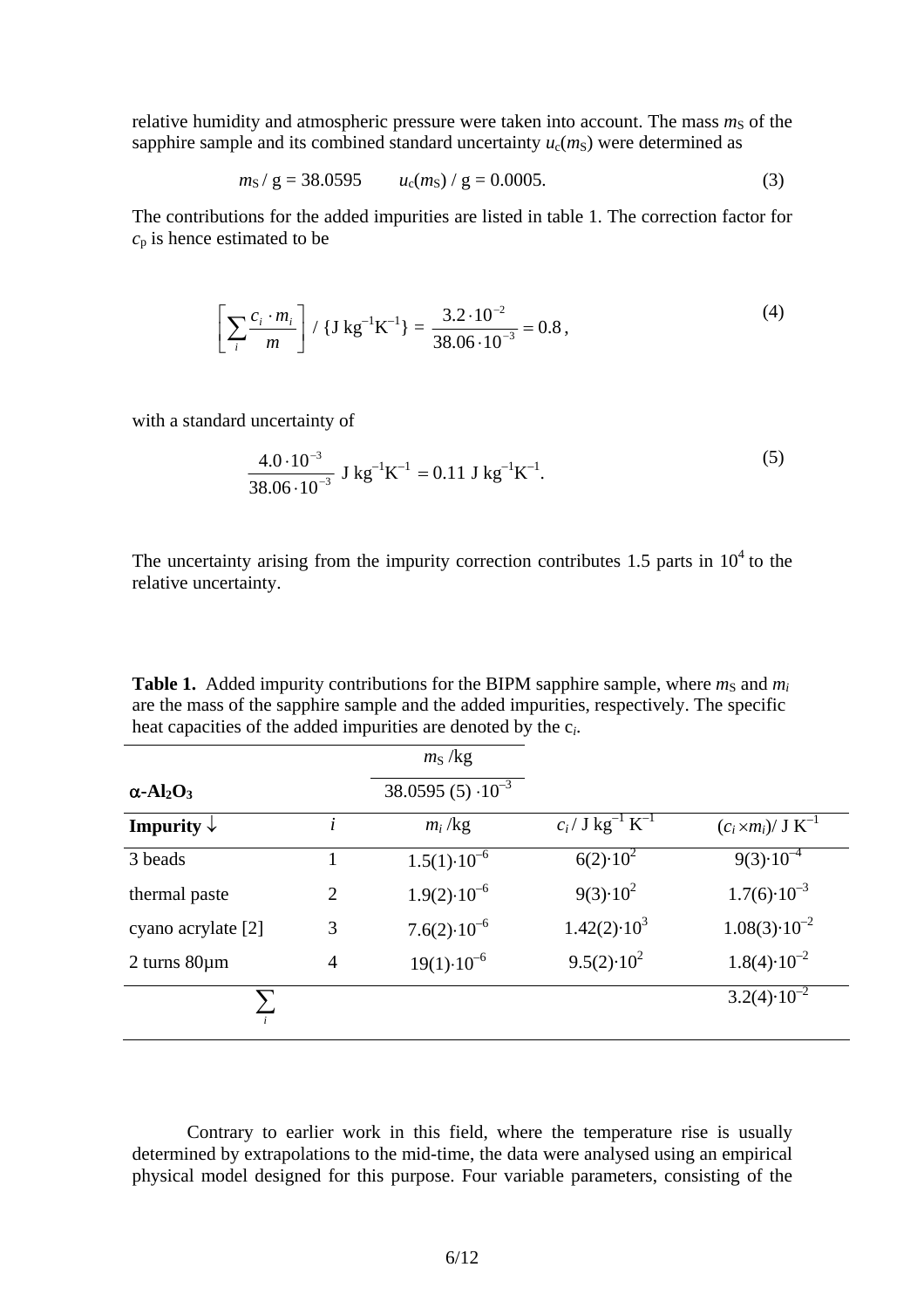initial sapphire temperature, the ambient temperature, a heat transfer coefficient and a heat input coefficient, are used to simulate a temperature distribution as a function of time. A fifth parameter is added representing the rate of heat diffusion in the sample, for a specific sample material and geometry. This parameter can be varied, but it is considered as fixed for a given sample. The simulated sample is divided into ten virtual elements, the heat being transported from element to element, representing the temperature along one dimension in the sample from the heating thermistor to the sensing thermistors. The method does not require knowledge of the absolute time when the heat is switched on and off, but only the duration, which is precisely known. The variation of the five parameters continues until a satisfying agreement is achieved between the experimental and simulated distributions. Knowing the final heat input coefficient, the unperturbed temperature rise  $\Delta T$  can be calculated. The energy input was chosen so that the temperature rise was usually between 8 mK and 20 mK, to maximize the signal-to-noise ratio while avoiding non-linear effects. In figure 2 the difference between the experimental temperature-time distribution of figure 1 and the calculated distribution is shown as a function of time. The standard deviation is  $12 \mu K$ .



**Fig. 2.** Temperature difference between observed and calculated temperature curves for a single measurement.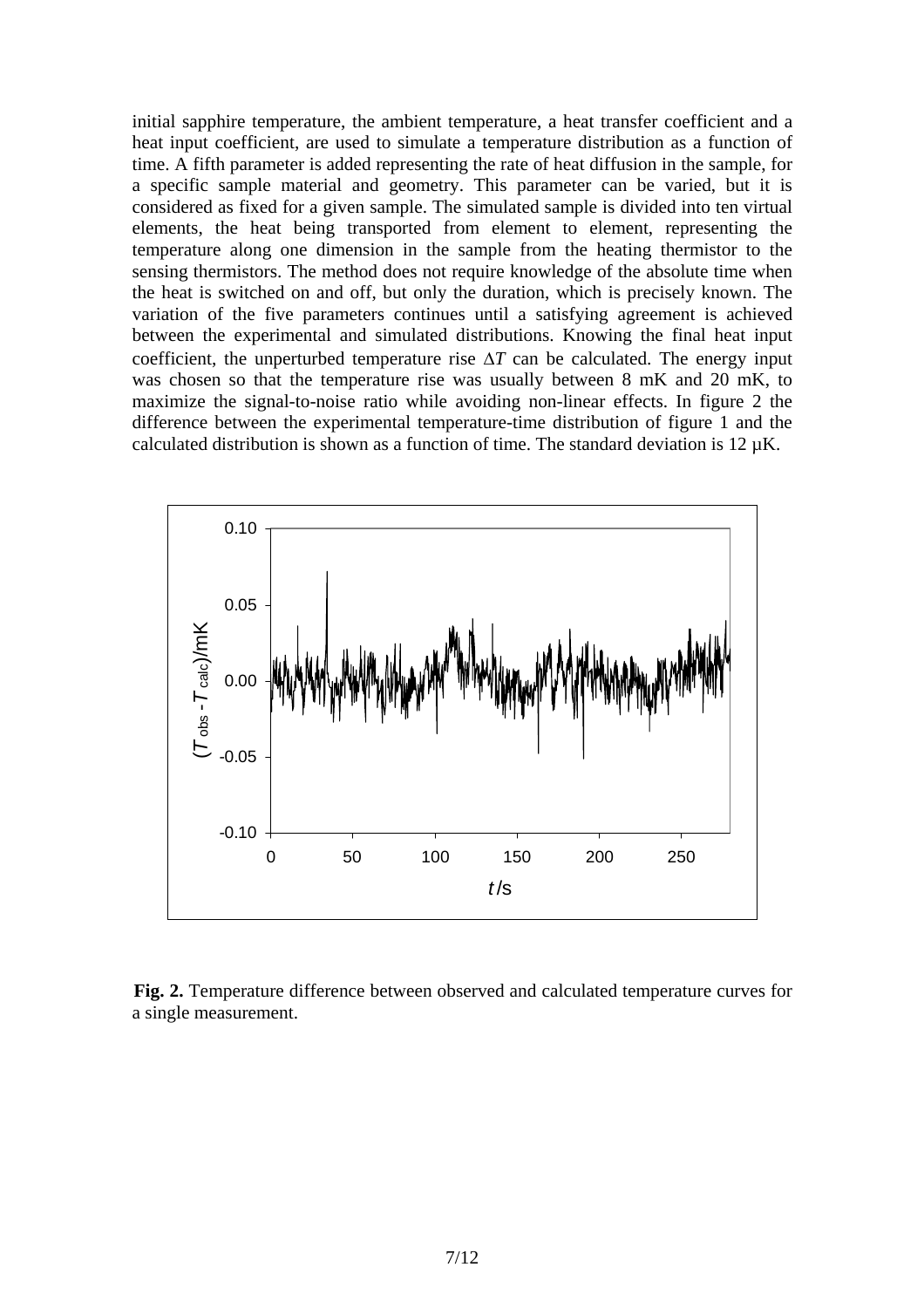#### **4. RESULTS AND DISCUSSION**

The raw data for the specific heat capacity are depicted in figure 3. Each data point was obtained from 15 repeat measurements. The uncertainty bars indicate the statistical standard uncertainty of each mean value.



**Fig. 3**. Measured values for the specific heat capacity,  $c_p$ , of synthetic sapphire (α-Al2O3) plotted as a function of temperature, *T*, where no correction for added impurities has been made. The uncertainty bars represent the statistical standard uncertainties.

Fitting a first-order polynomial to these data after correction for added impurities using (4), the relation

$$
c_p / \{J \, \text{kg}^{-1} \text{K}^{-1}\} = 768.9 + 2.2 \cdot (T / \text{K} - 295.0) \tag{6}
$$

is obtained for the temperature region from 293 K to 301 K. The uncertainty budget is given in table 2, where it is evident that the largest contributions are systematic. The combined standard uncertainty is 0.7 J  $kg^{-1} K^{-1}$  at 295 K. The uncertainty in the gradient is 0.1 J kg<sup>-1</sup> K<sup>-2</sup>.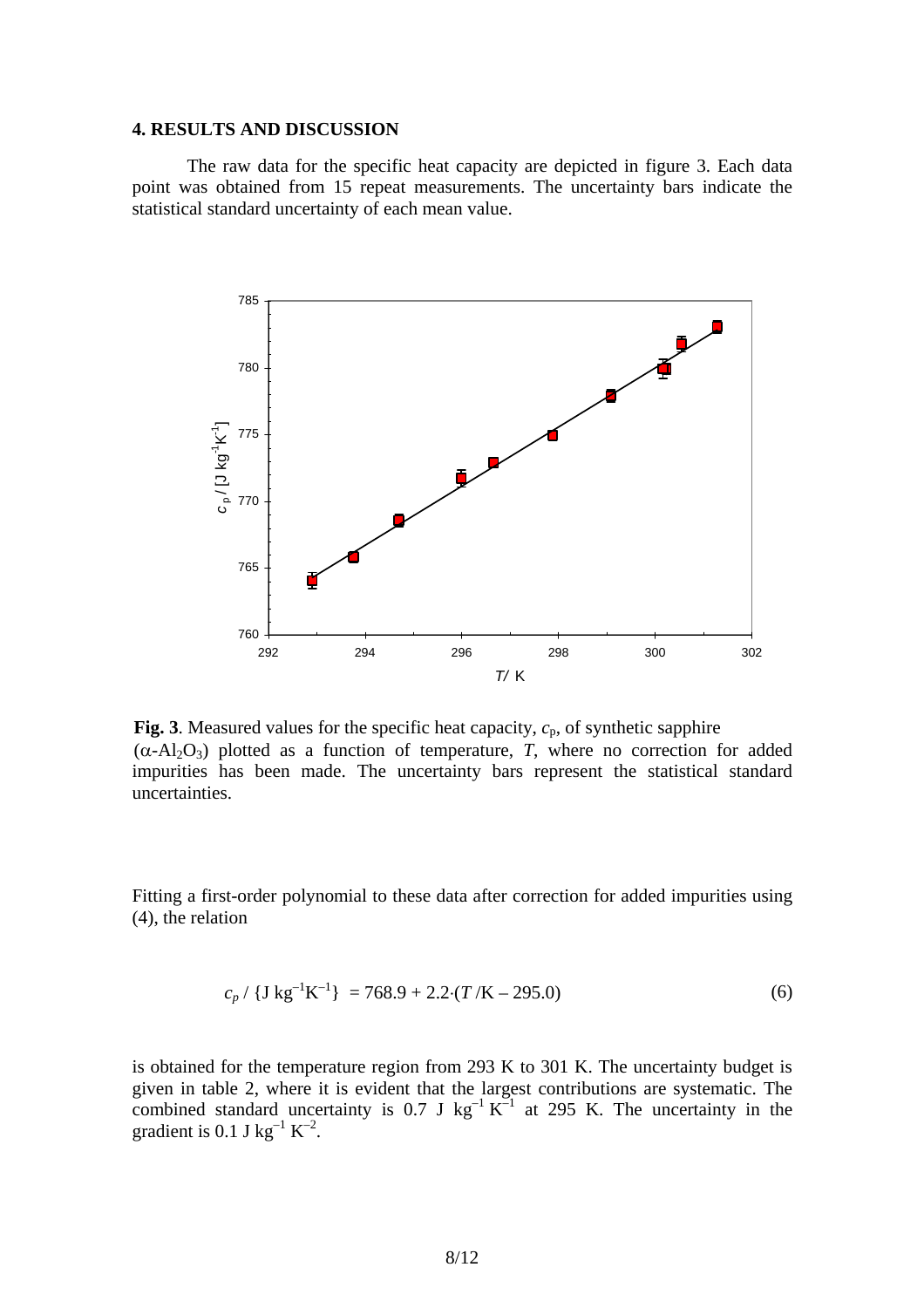Previous measurements for sapphire by other groups were made on specific Calorimetry Conference Samples (1948)<sup>[iii](#page-8-0)</sup> or SRM 720 samples, all distributed by the NIST. The purity of such samples was examined at that time, the impurities approximated to 2 parts in  $10^4$  and estimated to contribute less than 0.02 % to the relative uncertainty of the specific heat capacity [11]. The sample used in the present work originated from a different source. Unfortunately, the manufacturer of the sample was not disclosed by the supplier. However, information on representative impurity contents was available, obtained from measurements using glow discharge mass spectroscopy. These indicate in total 20 ppm, i.e. 2 parts in  $10^5$ , excluding Al and O impurities.

The reference data on specific heat capacity for synthetic sapphire listed by the NIST [5] was revised by Archer in 1993 [6]. Enthalpy measurements made by Archer and Rudtsch ten years later agree within 5 parts in  $10<sup>4</sup>$  with those of the revision [12]. This revision includes eight sources of data, spanning over more than thirty years and covering a total temperature region from 10 K to 2250 K. The revised data are given in steps of 10 K. The data obtained in the present work span only 9 K. Therefore, to compare these data, a second order polynomial was fitted to the data of Archer using nine data points centred on the temperature of the present measurement series, i.e. from 250 K to 330 K. The relation

$$
c_p / \{J \, \text{kg}^{-1} \text{K}^{-1}\} = 768.5 + 2.2 \cdot (T/\text{K} - 295.0) - 0.6 \cdot 10^{-2} \cdot (T/\text{K} - 295.0)^2 \tag{7}
$$

is obtained. The present value at 295 K is 5 parts in  $10^4$  higher than that derived in this way from Archer [6]. The measured temperature dependence of the BIPM sapphire in (6) is in agreement with (7).

A new series of measurements on the specific heat capacity of synthetic sapphire was later published by Stølen et *al*. [13], reporting data for temperatures above 307 K. Fitting a second order polynomial to their listed data from 307 K to 340 K the relation

$$
c_p / \{J \, \text{kg}^{-1} \text{K}^{-1}\} = 769.2 + 2.2 \cdot (T/\text{K} - 295.0) - 0.6 \cdot 10^{-2} \cdot (T/\text{K} - 295.0)^2 \tag{8}
$$

is obtained, where  $c_p$  at 295 K is obtained by extrapolation as 769.2 J⋅kg<sup>-1</sup>⋅K<sup>-1</sup>. The present value is 4 parts in 10<sup>4</sup> lower than this extrapolated value of Stølen et *al*. The value for the specific heat capacity at 295 K measured in the present work and those obtained from Archer [6] and Stølen et *al*. [13] are shown in figure 4. The uncertainty estimation, using a coverage factor  $k = 1$ , for the value obtained by Stølen et *al.* is dominated by the extrapolation that was made for the present comparison.

 $\overline{a}$ 

<span id="page-8-0"></span>iii Produced by Linde Air Products Company, later Union Carbide and Carbon Co.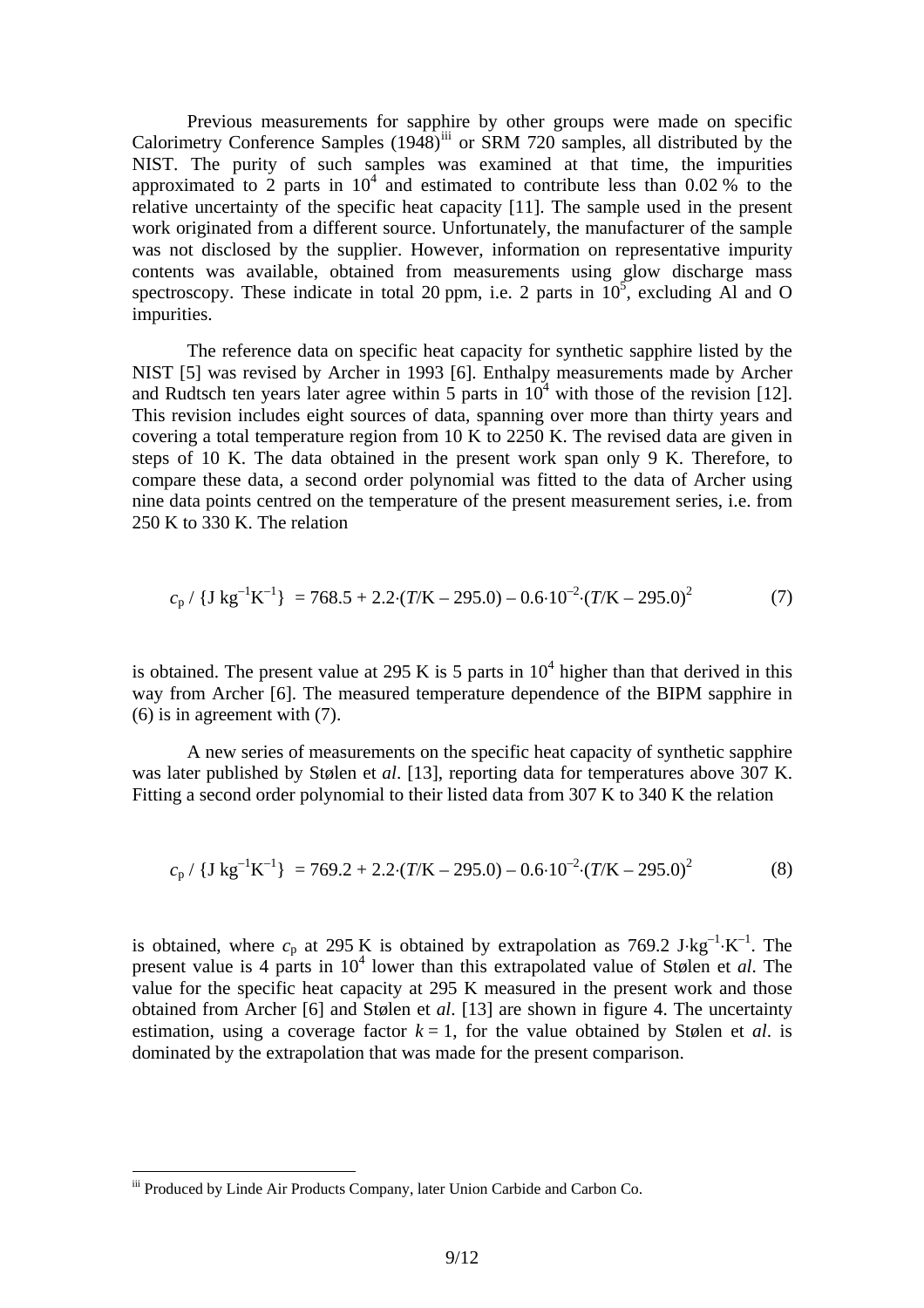**Table 2.** Uncertainty budget for the measurement of the specific heat capacity  $c_S$  of a synthetic sapphire sample over the temperature range from 292 K to 301 K, where *u* represents the relative standard uncertainty and  $u_c$  the combined relative standard uncertainty at T = 295 K.

|                                                        | $\boldsymbol{u}$   |
|--------------------------------------------------------|--------------------|
| statistical uncertainties                              | $2 \times 10^{-4}$ |
| energy determination (including calibration of heating | $2 \times 10^{-4}$ |
| circuit resistance, integration method, influence of   |                    |
| instrument resolution and sample speed)                |                    |
| mass                                                   | $1 \times 10^{-4}$ |
| added impurity correction                              | $2 \times 10^{-4}$ |
| absolute temperature calibration                       | $1 \times 10^{-4}$ |
| calibration of temperature difference                  | $5 \times 10^{-4}$ |
| simulation of temperature curve                        | $4 \times 10^{-4}$ |
| long term stability of power supply                    | $1 \times 10^{-4}$ |
| voltmeter calibration, time stability                  | $1 \times 10^{-4}$ |
| residual losses from heat source                       | $5 \times 10^{-4}$ |
| $\boldsymbol{u}_{c}$                                   | $9 \times 10$      |

The overlap between these data for sapphire demonstrates the agreement of the present result with former measurements. This enhances confidence in the validity of the uncertainty budget listed in table 2, in particular the estimation of systematic effects; the three values presented in figure 4 have been obtained by different methods and on different samples, hence systematic effects are unlikely to be of the same origin.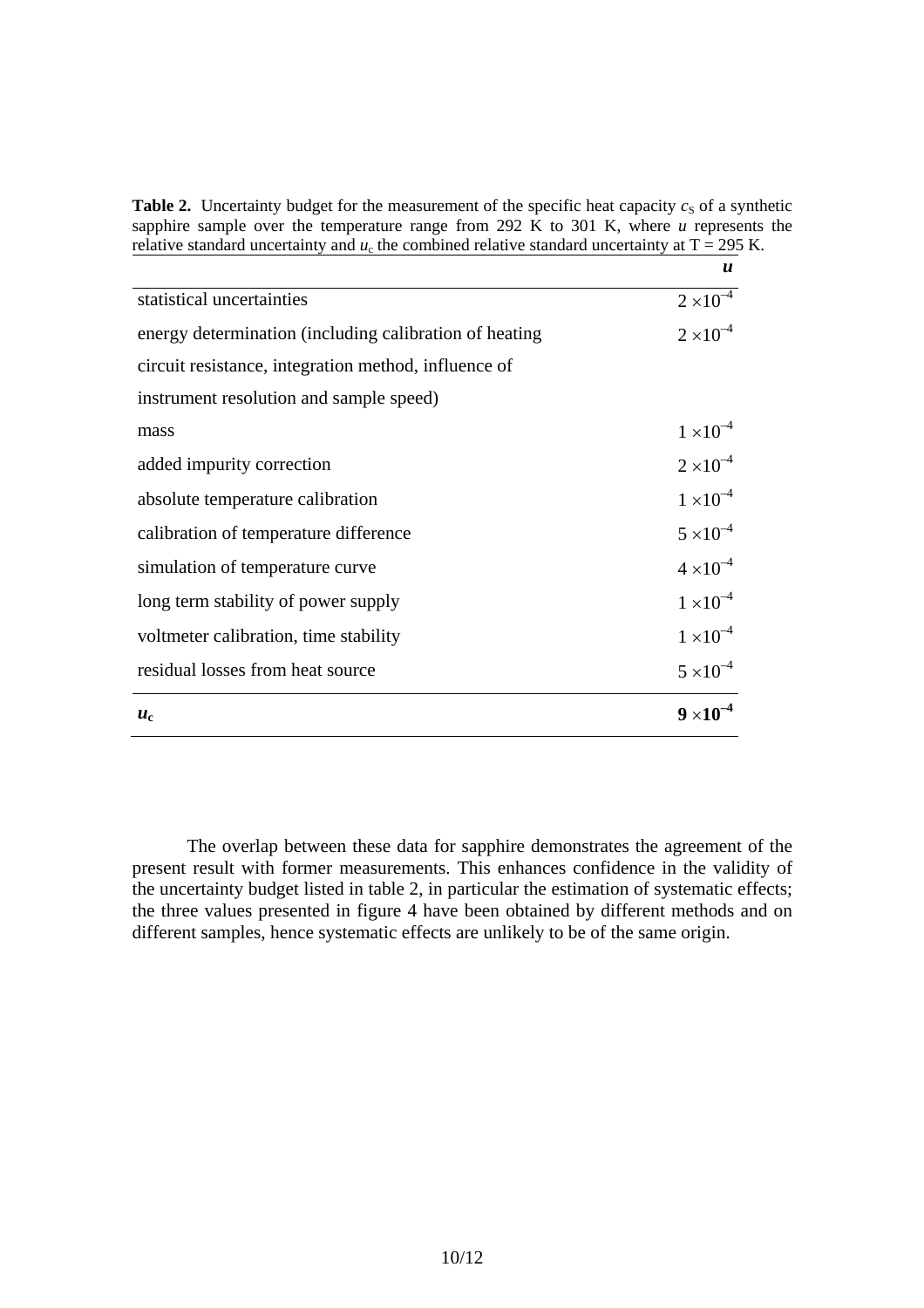

**Fig. 4.** Values for the specific heat capacity of synthetic sapphire at 295.0 K obtained from this work, interpolated from Archer [6] and extrapolated from Stølen et *al*. [13]. The standard uncertainties are depicted.

In the present measurement, the thermal conductivity of sapphire,  $\lambda_s$  was not explicitly measured. However, when applying the empirical model, the simulation of temperature-time distributions for a given sample requires a choice to be made for the parameter representing heat transport in the material. A comparison of the heat transport in sapphire and graphite samples, derived from the empirical model, results in a ratio of the thermal heat conductivities of 5:13. The manufacturer of the graphite sample specifies its thermal heat conduct[iv](#page-10-0)ity as  $\lambda_g = 75 \text{ Wm}^{-1} \text{K}^{-1}$  iv. This implies a thermal heat conductivity for sapphire of 29  $Wm^{-1}K^{-1}$ . Data tables on the thermal heat conductivity of sapphire at room temperature indicate a value between 25  $Wm^{-1}K^{-1}$  and 35  $Wm^{-1}K^{-1}$ . This agreement between these estimates gives increased confidence in the empirical model.

### **5. CONCLUSION**

An experimental method designed to measure the specific heat capacity of macroscopic solid samples has been applied to sapphire. An analysis of the uncertainties demonstrates that the absolute value can be determined with a relative combined standard uncertainty of 9 parts in  $10^4$ . The stated purity of the sample allows comparison of the present data with previous measurements made by other groups on samples from a reference batch. The measured value for the specific heat capacity of sapphire of 768.9 Jkg<sup>-1</sup>K<sup>-1</sup> at 295 K, as well as the measured temperature dependence, agrees with former results within the stated standard uncertainty. The present result was

 $\overline{a}$ 

<span id="page-10-0"></span>iv Carbone Lorraine, UHP 5.